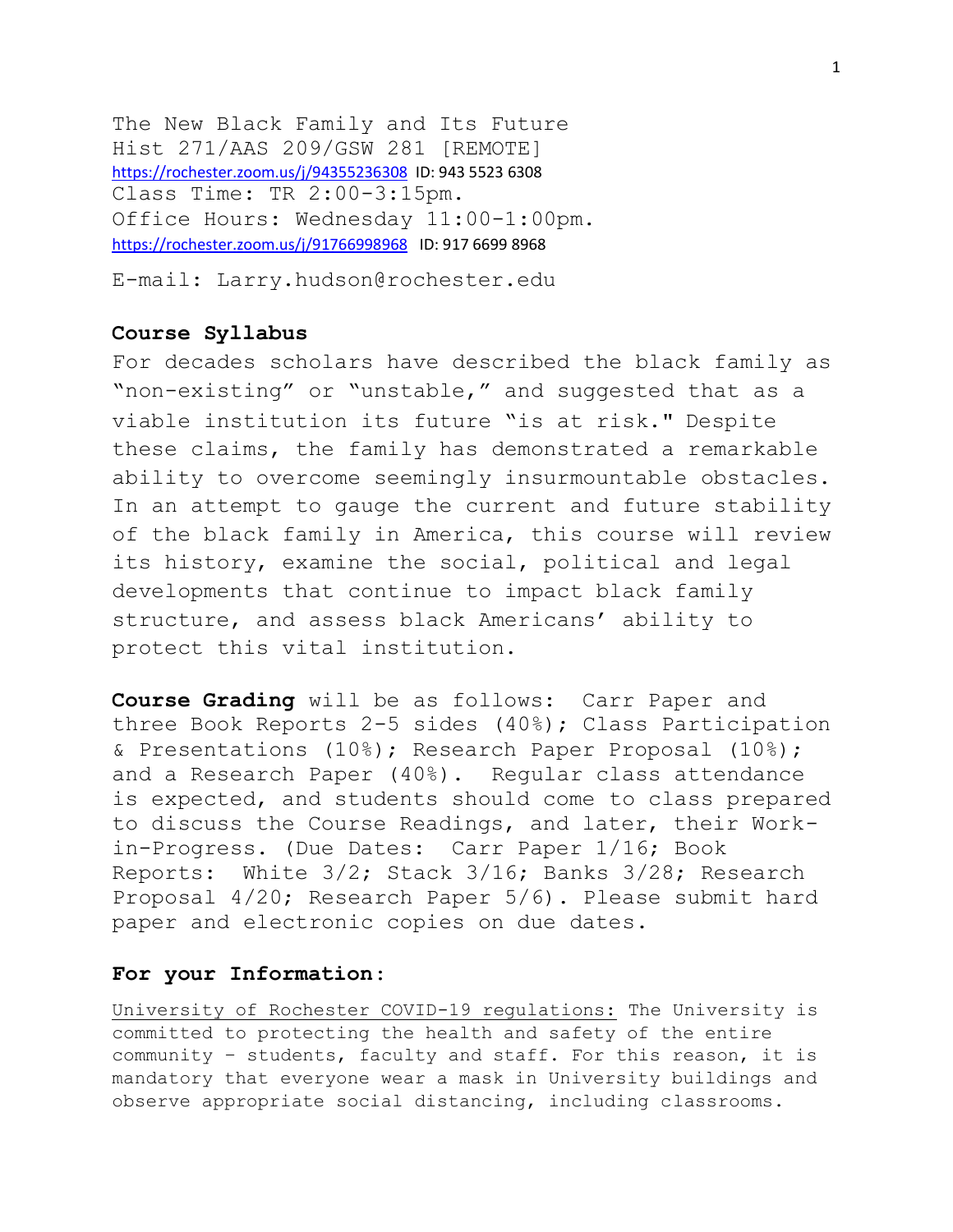Masks have been provided to students, faculty and staff and classrooms have been specifically assigned to allow for social distancing to support these requirements. You must wear a mask appropriately (e.g. over nose and mouth) if you are attending class in person, and you must do this for every class session and for the entire duration of each class session. If you fail to do this, you will be politely reminded of the requirement and then asked to leave if you do not comply. If you do not want to wear a mask, you may consider taking the course remotely (online). This may require you to complete a set of online requirements different from the in-person requirements, although these will be equivalent in their learning objectives.

**The College's credit hour policy** on undergraduate courses is to award 4 credit hours for courses that meet for the equivalent of 3 periods of 50 minutes each week. Students enrolled in Hist 269 will be expected to spend at least two hours each week engaged in close reading of assigned and relevant course texts; compiling detailed notes that will be discussed in class, and provide the major source material for course written assignments.

# **Note-Taking and Research:**

As the material from the Assigned Readings will inform our discussions throughout the course, as well as constitute the major sources on which you will draw for your written assignments, you are strongly encouraged to maintain clear and detailed notes on all class readings.

# **Attendance**

The faculty of the Department of History considers class attendance essential to the mastering of the content of its courses and the production of quality history papers. Students who have to miss class should inform the instructor of the reason for their absence, in advance whenever possible. Students should come to class prepared to comment on and discuss the assigned readings.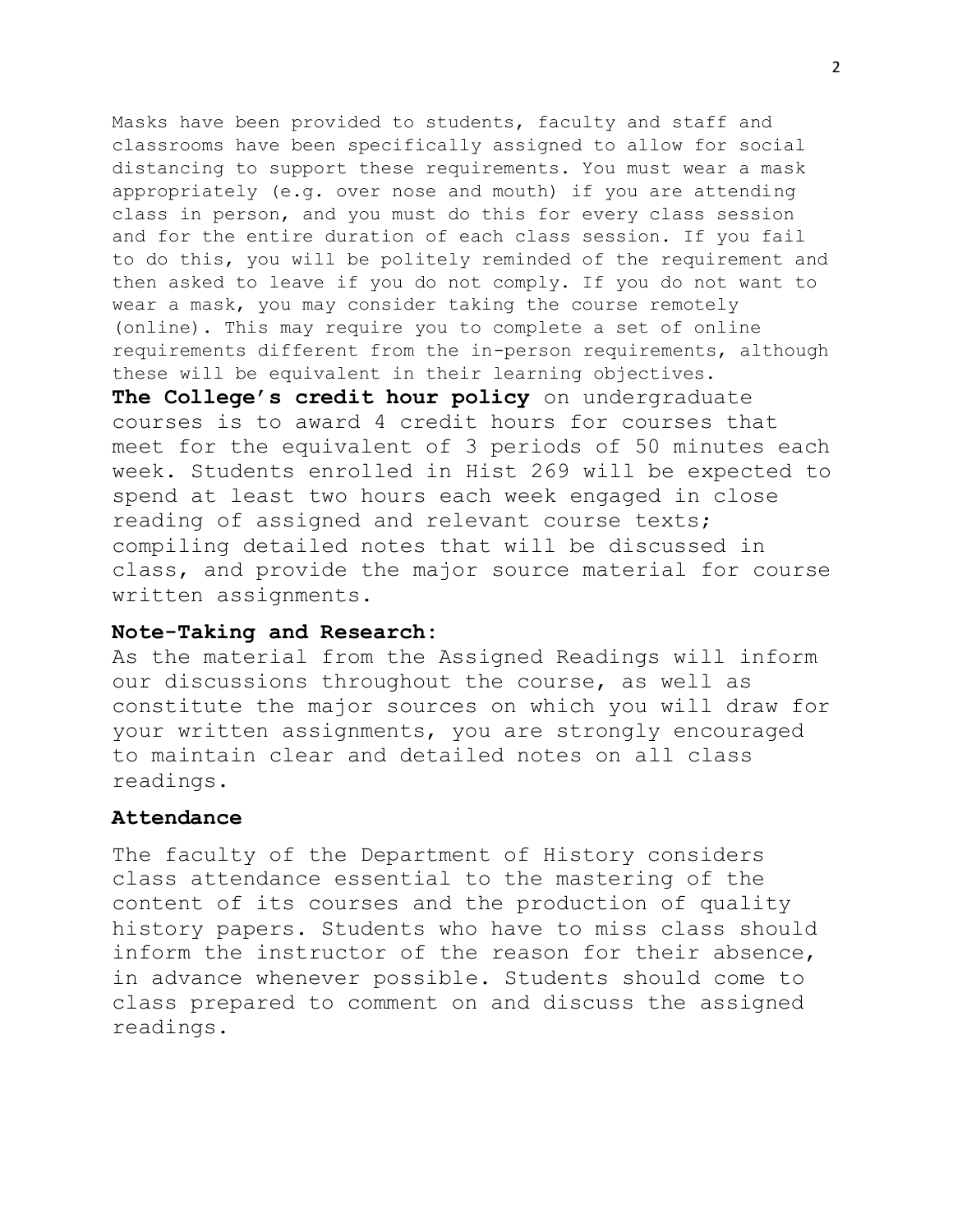# **Academic honesty:**

Authors of the words and ideas contained in your written essays must be fully cited. Failure to do so constitutes plagiarism and will be severely punished. All assignments and activities associated with this course must be performed in accordance with the University of Rochester's Academic Honesty Policy. Cheating and plagiarism are serious offenses and will be treated as such. Anyone who engages in such activities will be turned over to the College Board on Academic Honesty for disciplinary action, as outlined at [http://www.rochester.edu/College/honesty/.](http://www.rochester.edu/College/honesty/) 

**Students with disabilities:** The University of Rochester respects and welcomes students of all backgrounds and abilities. In the event you encounter any barrier(s) to full participation in this course due to the impact of disability, please contact the Office of Disability Resources. The access coordinators in the Office of Disability Resources can meet with you to discuss the barriers you are experiencing and explain the eligibility process for establishing academic accommodations. You can reach the [Office of Disability](http://www.rochester.edu/college/disability/index.html)  [Resources](http://www.rochester.edu/college/disability/index.html) at: [disability@rochester.edu;](mailto:disability@rochester.edu;) (585) 276-5075; Taylor Hall.

# **Reference Librarian:**

Please take time to introduce yourself to Lara Nicosia, the Outreach Librarian for History [lnicosia@library.rochester.edu](mailto:lnicosia@library.rochester.edu) or ask for her at the Circulation Desk.

**Course Required Texts**: (Available at the Bookstore) Deborah Gray White, Ar'n't I a Woman?: Female Slaves in the Plantation South Carol Stack, All Our Kin: Strategies for Survival in a Black Community Ralph Banks, Is Marriage for White People?: How the African American Marriage Decline Affects Everyone K. Sue Jewell, Survival of the African American Family: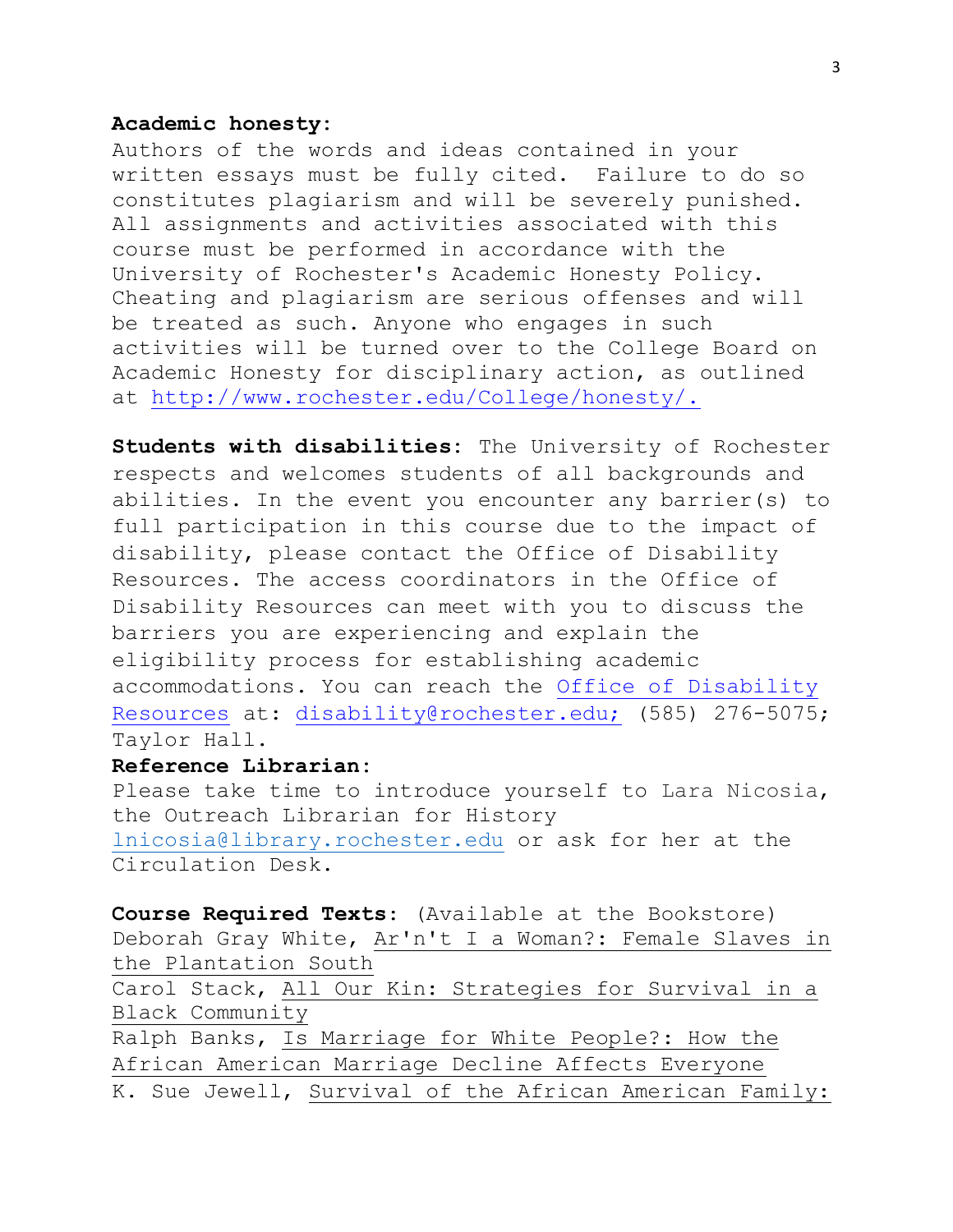# The Institutional Impact of U.S. Social Policy

# **Course Outline**

**Week One** Tuesday 2 February

Introductions and Names

**Week Two** Tuesday 9 February What is this thing called History?

Reading: E. H. Carr, What is History? Chaps. 1-2. [Blackboard]

John Blassingame, "Status and Social Structure in the Slave Community: Evidence from New Sources." [Blackboard]

(Carr paper Due Date: Due 2/16) See Essay Prompt Handout.

Thursday 11 February

**Webinar**: "Slavery, Race, and the Black Lives Matter Movement," Professor Steven Hahn, New York University

**Week Three** Tuesday 16 February Historians versus Moynihan

Reading: Daniel P. Moynihan, The Negro Family: The Case for National Action [abridged]

Deborah Gray White, Ar'n't I a Woman?: Female Slaves in the Plantation South (White Book Report due 3/2)

**Week Four** Tuesday 23 February Women, Wives, and Husbands Reading: White, Ar'n't I a Woman?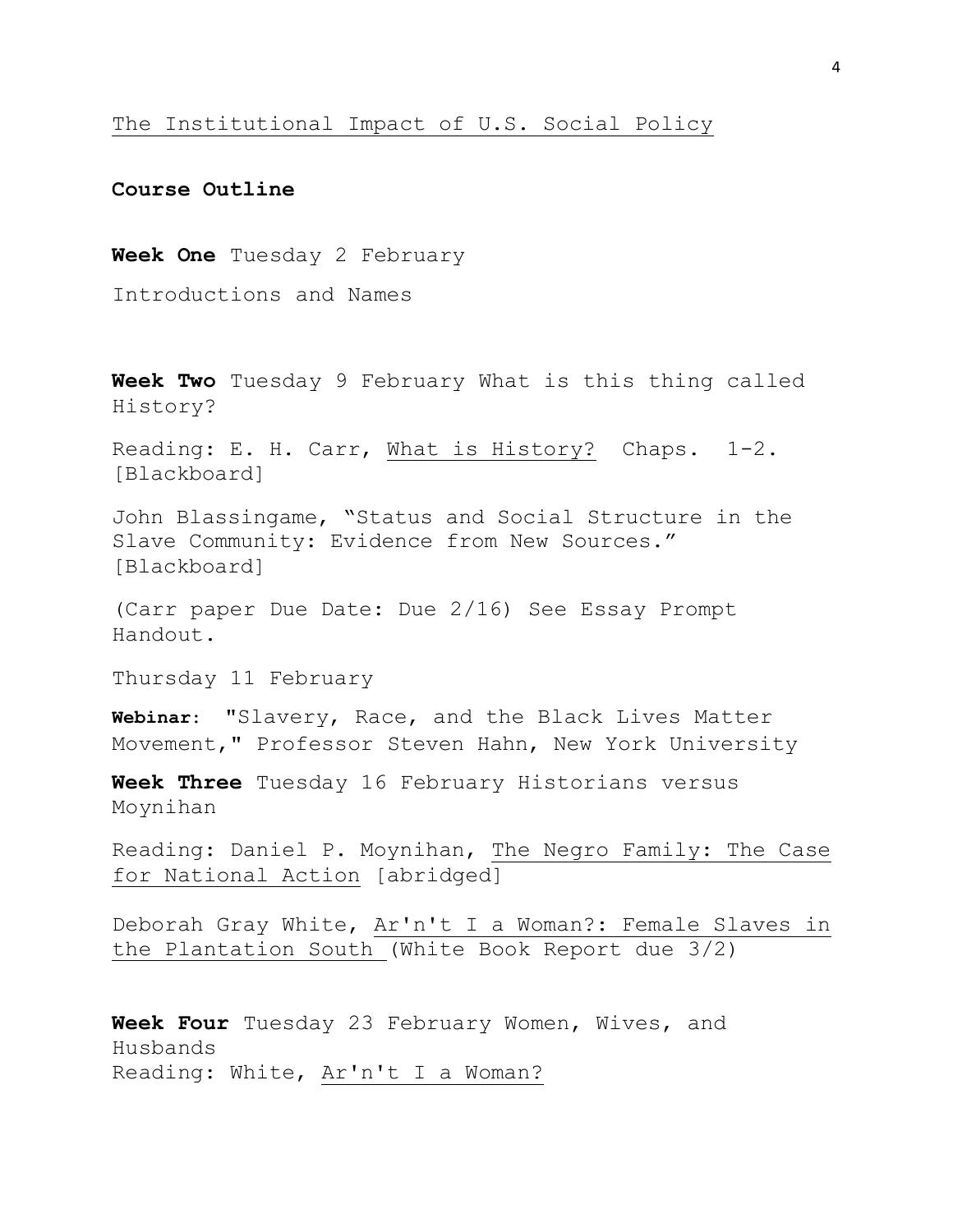**Week Five** Tuesday 2 March Making Poverty Work

Carol Stack, All Our Kin: Strategies for Survival in a Black Community

**Week Six** Tuesday 9 March The Structure of Poverty and Wealth

Stack, All Our Kin (Stack Book Report due 3/16)

**Week Seven** Tuesday 16 March

Ralph Banks, Is Marriage for White People?: How the African American Marriage Decline Affects Everyone

Video: Bill Moyers, The Vanishing Family: Crisis in Black America [https://www.youtube.com/watch?v=\\_vrw416MnJ8](https://www.youtube.com/watch?v=_vrw416MnJ8) [Transcript below]

**Week Eight** Tuesday 23 March No More Black Marriages! Banks, Is Marriage for White People?

(Banks Book Report due 4/6)

**Week Nine** Tuesday 30 March Study Break Day

Research Paper Topics Introduction

**Week Ten** Tuesday 6 April

Research Paper Proposal (1) Guidelines Handout

Readings: **Video:** "The House We Live In"

**Week Eleven** Tuesday 13 April

Research Paper Proposal Prep (2)

Readings: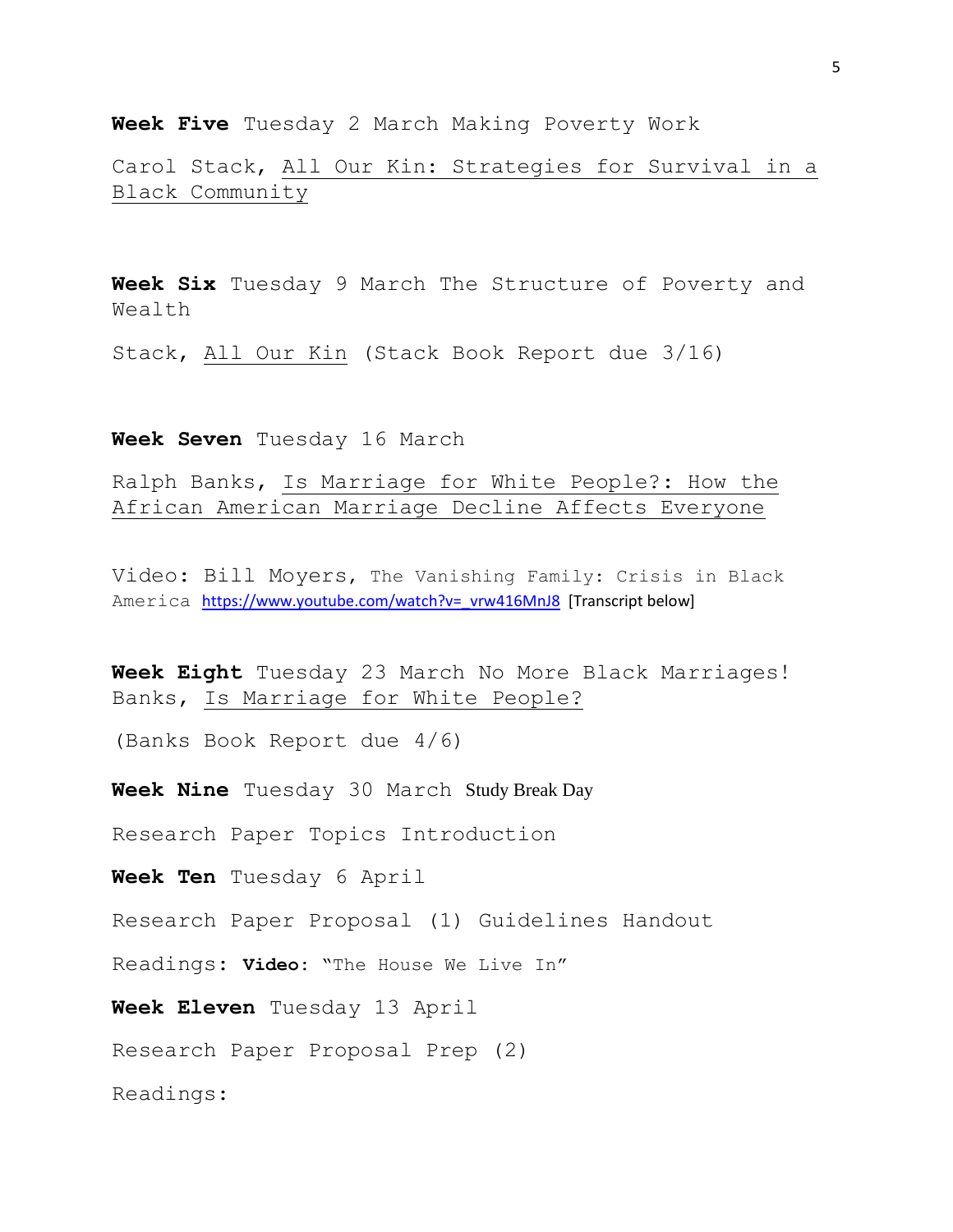Stephen Macedo, Just Married: Same-Sex Couples, Monogamy, and the Future of Marriage, pp. 1-16, 204-211. [Blackboard]

Rhonda M. Roorda, In Their Voices: Black Americans on Transracial Adoption (Oral History Accounts of out-of-race adoptions) [Blackboard]

**Week Twelve** Tuesday 20 April

Research Paper Proposal Due (4/20)

**Week Thirteen** Tuesday 27 April

Research Project Work-in-Progress Presentations

**Week Fourteen** Tuesday 4 May

Research Project Work-in-Progress Presentations

Thursday 6 May Last Class

Presentations Research Paper Due (in class and electronic copy)

# **Additional Readings**

Writing and Footnoting Guide: **[Quick and Dirty Guide to Effective Prose](https://learn.rochester.edu/bbcswebdav/courses/HIS170.2017SPRING.79247/readings/QuickAndDirty.pdf)** 

#### **Possible Research Paper Topics**

We might consider more fully the past and likely future impact on the black family of the following:

**Moynihan and Black Family Studies** Daniel P. Moynihan, The Negro Family: The Case for National Action, published by the United States. Department of Labor. Office of Policy Planning and Research. Herbert G. Gutman, The Black Family in Slavery and Freedom, 1750-1925, Intro, chaps. 1-2. John Blassingame, The Slave Community: Plantation Life in the Antebellum South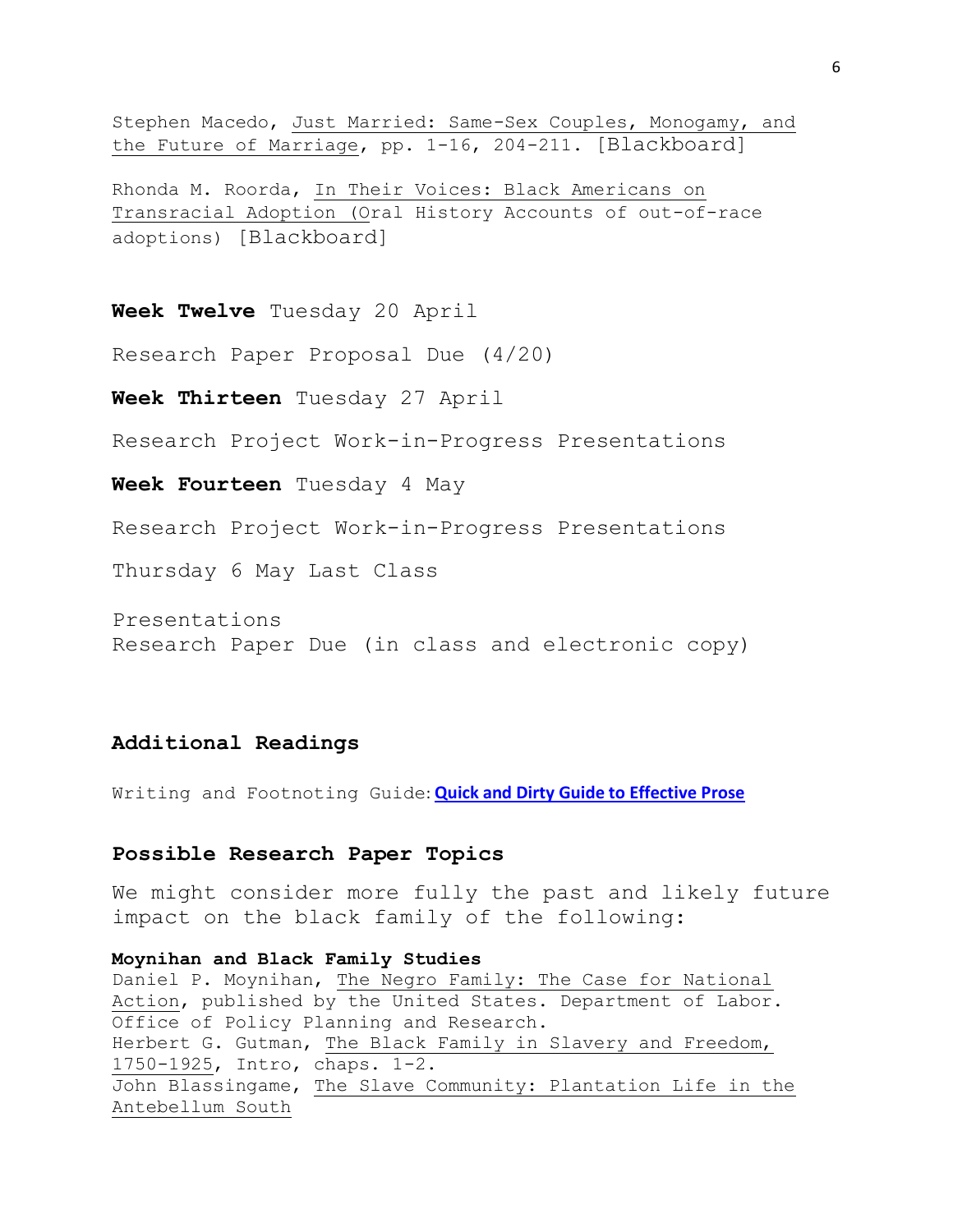#### **Black Family Structure: Northern Urban or Southern Style?**

Stewart E. Tolnay, The Bottom Rung: African American Family Life on Southern Farms Stephen A. Berrey, "Resistance Begins at Home: The Black Family and Lessons in Survival and Subversion in Jim Crow Mississippi," Black Women, Gender + Families, vol. 3, no. 1 (Spring 2009), pp. 65-90. Herbert G. Gutman, The Black Family in Slavery and Freedom, 1750-1925, chap. 1. Leslie J. Pollard, Complaint to the Lord: Historical Perspectives on the African American Elderly, pp. 32-3.

Rhonda Wells-Wilbon and Gaynell Marie Simpson, Transitioning the Caregiving Role for the Next Generation: An African-Centered Womanist Perspective," Black Women, Gender + Families*,* Vol. 3, No. 2 (Fall 2009), pp. 87-105. https://www-jstororg.ezp.lib.rochester.edu/stable/pdf/10.5406/blacwomegendfami.3. 2.0087.pdf?refreqid=excelsior%3A204a675b3f335cae42b78d4f7de19097

### **Two Fathers/Two Mothers: Same Sex Marriage**

Stephen Macedo, Just Married: Same-Sex Couples, Monogamy, and the Future of Marriage, pp. 1-16, 204-211.

### **Marriage and Adoption Outside the Race**

Patricia Edmonds, "The Many Colors of Matrimony" National Geographic Magazine (Images)

Randall Kennedy, Interracial Intimacies, Marriage, Identity, and Adoption, Vintage Books, 2003

### **Social and Policy: Welfare and Family Formation**

K. Sue Jewell, Survival of the African American Family: The Institutional Impact of U.S. Social Policy

Bruce Sacerdote, "Slavery and Intergenerational Transmission," [http://www.dartmouth.edu/~bsacerdo/wpapers/Slavery3.pdf](https://urldefense.proofpoint.com/v2/url?u=http-3A__www.dartmouth.edu_-257Ebsacerdo_wpapers_Slavery3.pdf&d=BQMF-g&c=kbmfwr1Yojg42sGEpaQh5ofMHBeTl9EI2eaqQZhHbOU&r=_7vbyrTPYxPYbty2wT4hDNQda0p9ZmHyqB43dvbLx3Q&m=kPS2vXzl2_SmHBAxdl75lrRUqn0zFCsl3ugjbw0b_4c&s=iVabiAuMrk2ZamQkR0h-whfeZxdoD4bJZj5_z77oZFg&e=)

Premilla Nadasen, "From Widow to "Welfare Queen": Welfare and the Politics of Race," Black Women, Gender +elderl Families, Vol. 1, No. 2 (Fall 2007), pp. 52-77.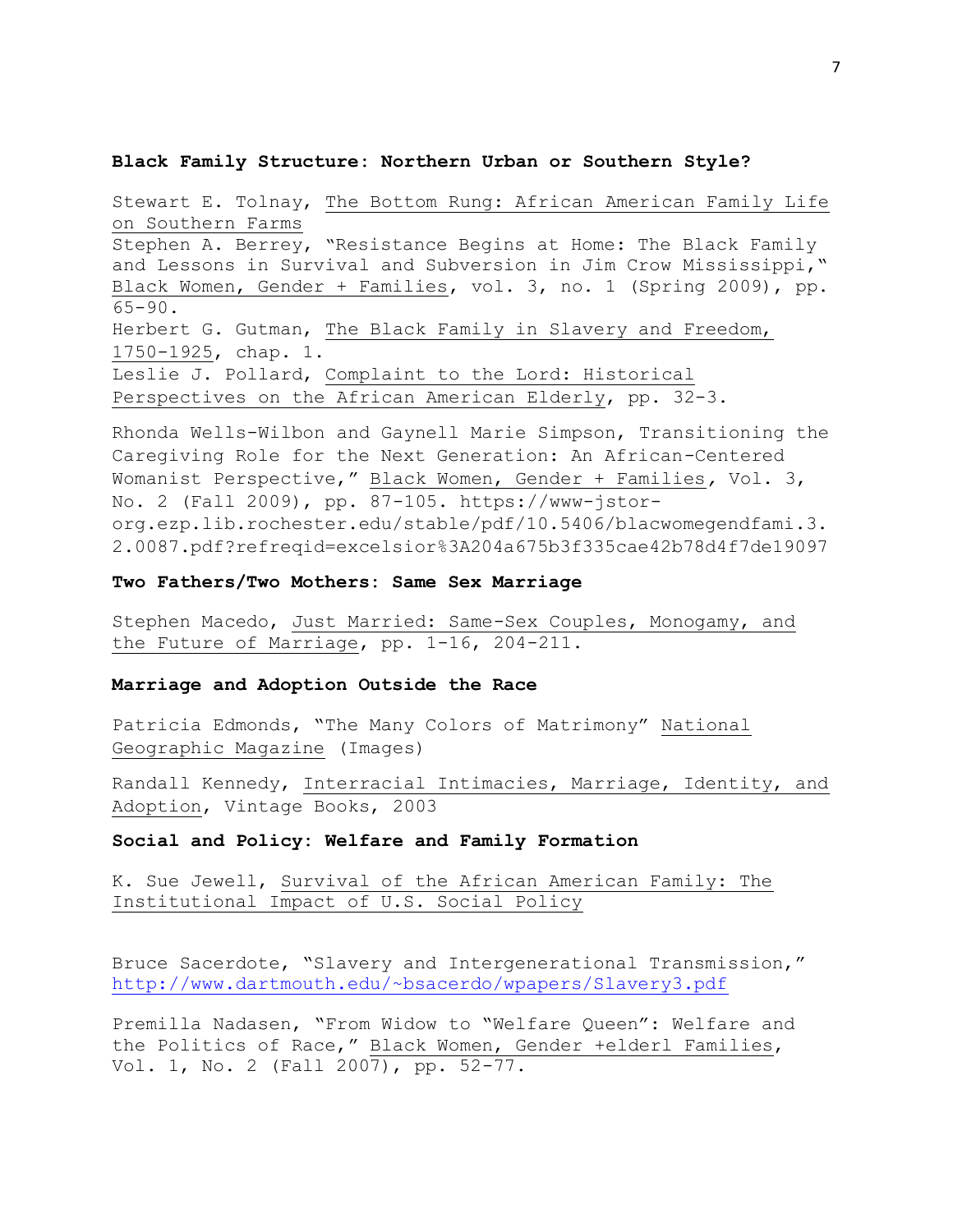[https://www-jstor-](https://www-jstor-org.ezp.lib.rochester.edu/stable/pdf/10.5406/blacwomegendfami.1.2.0052.pdf?refreqid=excelsior%3A0a6afba38e79e01e132de25e23924b96)

[org.ezp.lib.rochester.edu/stable/pdf/10.5406/blacwomegendfami.1.](https://www-jstor-org.ezp.lib.rochester.edu/stable/pdf/10.5406/blacwomegendfami.1.2.0052.pdf?refreqid=excelsior%3A0a6afba38e79e01e132de25e23924b96) [2.0052.pdf?refreqid=excelsior%3A0a6afba38e79e01e132de25e23924b96](https://www-jstor-org.ezp.lib.rochester.edu/stable/pdf/10.5406/blacwomegendfami.1.2.0052.pdf?refreqid=excelsior%3A0a6afba38e79e01e132de25e23924b96)

#### **Criminal Justice System: Mass Incarceration**

Ta-Nehisi Coates, "The Black Family in the Age of Mass Incarcerations," The Atlantic

Michelle Alexander

### **Health: Drug Dependency and Other Matters**

Mary S. Jackson, "Afrocentric Treatment of African American Women and their Children," Journal of Black Studies, (vol. 26, no. 1, 1995), pp. 17-35.

#### **Religion: Black Atheism and other Attacks on the Black Church**

Annalise Fonza, Black Women, Atheist Activism, and Human Rights: Why We Just Cannot Seem to Keep It to Ourselves, Cross Currents, (vol. 63, no. 2, 2013), pp. 185-197.

### **Slavery's Trauma Legacies**

Joy DeGruy Leary, Post Traumatic Slave Syndrome: America's Legacy of Enduring Injury and Healing

Dorthie Cross, et al, "Trauma exposure, PTSD, and Parenting in a Community Sample of Low-income, Predominantly African American mothers and children," Psychol Trauma, vol. 10, no. 3, (May 2018), 327-335.

Bruce Sacerdote, "Slavery and Intergenerational Transmission," [http://www.dartmouth.edu/~bsacerdo/wpapers/Slavery3.pdf](https://urldefense.proofpoint.com/v2/url?u=http-3A__www.dartmouth.edu_-257Ebsacerdo_wpapers_Slavery3.pdf&d=BQMF-g&c=kbmfwr1Yojg42sGEpaQh5ofMHBeTl9EI2eaqQZhHbOU&r=_7vbyrTPYxPYbty2wT4hDNQda0p9ZmHyqB43dvbLx3Q&m=kPS2vXzl2_SmHBAxdl75lrRUqn0zFCsl3ugjbw0b_4c&s=iVabiAuMrk2ZamQkR0h-whfeZxdoD4bJZj5_z77oZFg&e=)

Loving v. Virginia, 1971 "The Legacy of Loving," Hofstra Law Faculty Scholarship, 2007.

### **Slavery and Sexuality**

Thomas Foster, "The Sexual Abuse of Black Men under American Slavery," Journal of the History of Sexuality, vol. 20, no. 3 (Sept. 2011), pp. 445-464. [https://www-jstor](https://www-jstor-org.ezp.lib.rochester.edu/stable/pdf/41305880.pdf?refreqid=excelsior%3Abbf7cffd95eab8e217ef51acc3d7746a)[org.ezp.lib.rochester.edu/stable/pdf/41305880.pdf?refreqid=excelsior%3Abbf7cffd95eab8e217ef51acc](https://www-jstor-org.ezp.lib.rochester.edu/stable/pdf/41305880.pdf?refreqid=excelsior%3Abbf7cffd95eab8e217ef51acc3d7746a) [3d7746a](https://www-jstor-org.ezp.lib.rochester.edu/stable/pdf/41305880.pdf?refreqid=excelsior%3Abbf7cffd95eab8e217ef51acc3d7746a)